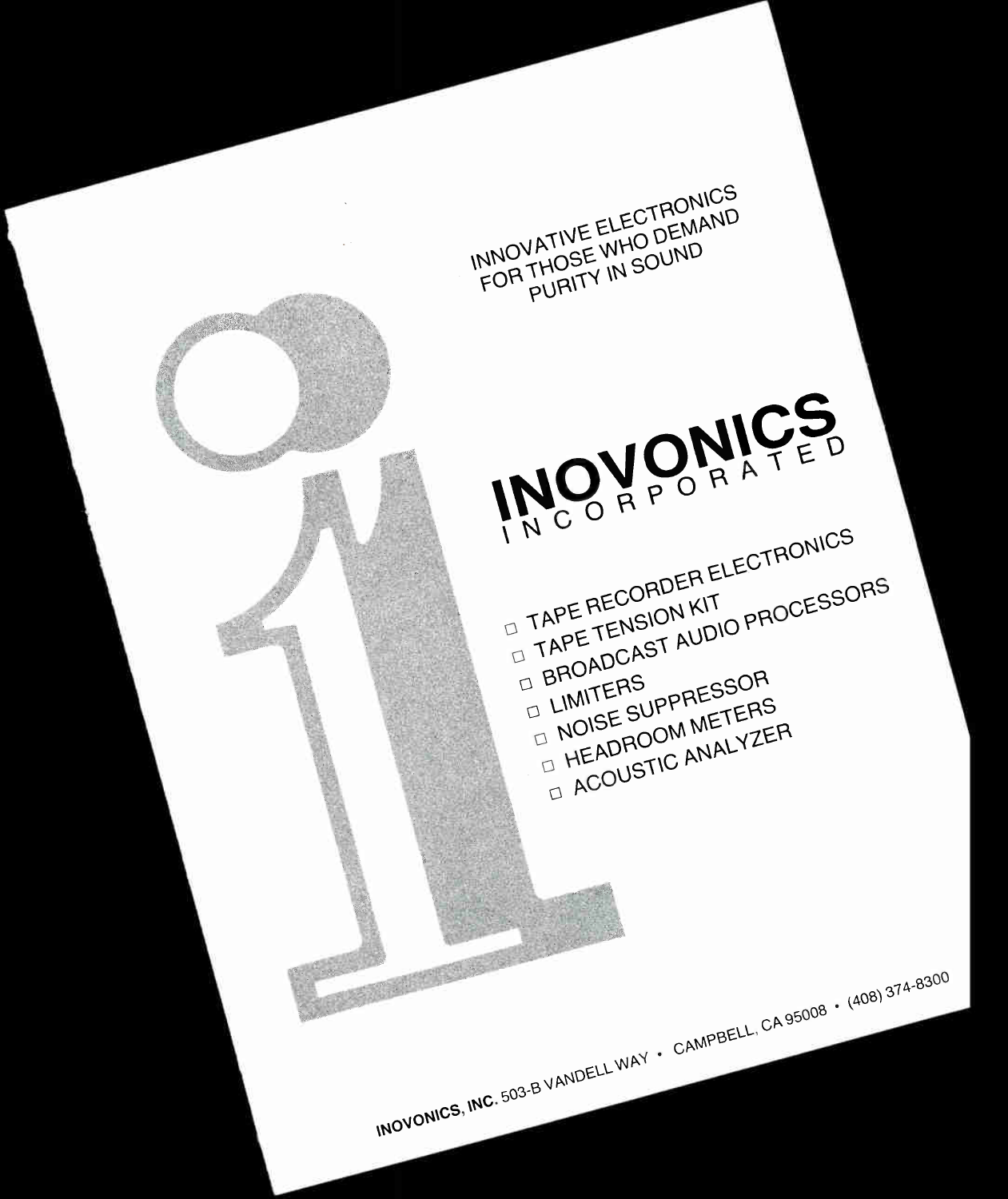rne Mode/ 380 represents Inovonics" fourth generation of see-con- $\frac{1}{2}$ associationed 44as netic Recording electronics for professional and professional audio record-

<sup>111e</sup> <sup>Wind</sup> Worker 300 in Europe in Substantial include:<br>
ing applications. The 380 is suitable either for profession or sen-<br>
and film recording equipment performance of existing and audio record-<br>
Equalization, level a For substantially first film recording the Features performance of existing improving the performance of existing and one of existing magnetic tape of existing magnetic tape of existing magnetic tape of existing magnetic ing applications, The 380 is suitable either for new OEM<br>and film recording equipment, features for new OEM installations or<br>routing equipment, features include.

Pickup" ("ut, EQ characteristic a different table for routine, two characteristic<br>"productions to a different table stock, two characteristics"

• "Pickup" (insert) Record Capability with adjustable delay, and "Sync"<br>Provision for remote selection of transfer.<br>"Auto Mute" to attenuate playback during high speed search, and defeatable

 $\sigma$  and  $\sigma$  circuito  $t_{\rm eff}$  and  $\sigma$   $\sigma$   $\sigma$  monitor  $f_{\rm eff}$  to  $\sigma$  and  $\sigma$   $\sigma$   $\sigma$  $\mathcal{L}_{\text{D}}$ 

 $\epsilon_{\text{c}}$  and  $\epsilon_{\text{c}}$  and  $\epsilon_{\text{c}}$  is the effects of tape collection and defend evendble in order

 $\sim$   $\sigma$  or  $\eta_{0m}$ ,  $\sim$   $\sigma$  heads and  $\sigma$  is  $\sim$   $\sigma$ 

**Freespons** and the clear still monitoring the desired for the step of the stereo or multi-tracks.  $\frac{1}{2}$  $\frac{1}{2}$ • Switchable "VU" or 10 $m_S$ , quasi-peak program monitoring.<br> **Frequency Response** (in  $H_z$ ).<br>
30 $m_S$ <br> **Frequency Response** (in  $H_z$ ).

 $+\frac{1}{2} \frac{1}{1} \frac{1}{1} \frac{1}{1} \frac{1}{1} \frac{1}{1} \frac{1}{1} \frac{1}{1} \frac{1}{1} \frac{1}{1} \frac{1}{1} \frac{1}{1} \frac{1}{1} \frac{1}{1} \frac{1}{1} \frac{1}{1} \frac{1}{1} \frac{1}{1} \frac{1}{1} \frac{1}{1} \frac{1}{1} \frac{1}{1} \frac{1}{1} \frac{1}{1} \frac{1}{1} \frac{1}{1} \frac{1}{1} \frac{1}{1} \frac{1}{1} \frac{1}{1} \frac{1}{1} \frac{$  $REPRODUCE$ <br>  $\pm$  1 dB, 60-20<sub>k</sub>  $15<sub>i</sub> <sub>DS</sub>$ z•-- 1d8, S-20k z•.- lc:1  $\sim$ **SYNC**  $7\frac{1}{2}10s$  $\sim$  'QB, 30  $\sim$   $\alpha$  $\frac{1}{\sqrt{10}}$  370  $\frac{1}{\sqrt{10}}$ 

""  $O$ der n  $\epsilon_{\alpha}$ <sup>ovosi</sup>onal  $\epsilon_{\alpha}$ <sup>d</sup> replacement electronics is a replacement electronics of  $\epsilon$ <sup>c</sup>ucatio- $I_{\rm{max}}$  . The set of  $I_{\rm{max}}$ Le<sup>2</sup>.views

 $p_{\text{max}}$  for  $\mu_{\text{max}}$ professional recorders. It is a basic, two-speeds for updating<br>to meet the demande of right reliability and of rugged for updating<br>the 370 applications. It is a basic, two-speeds for updating<br>the 370 accommodates of contin older protessional recorders. It is a basic, two-speed continuous use the demands of continuous use in broadcast studion and The 370 accornelodates virtually any combination of original and  $R_{\ell}$ replacement heads of either high or low in  $I_{\ell}$  in  $I_{\ell}$  is pin-compatible. It is pin-compatible in  $\ell$ ble with Ampex 300-, 350- and 440-series machines and easily

added to most other professional recorders. Figures in  $m_{\tilde{c}}$  $\sigma_{\rm 100~s}$   $\sim$  controls and  $\sigma_{\rm 200~s}$  and  $\sigma_{\rm 1000}$  from  $\sigma_{\rm 200}$  and  $\sigma_{\rm 1000}$  $s_{\rm max}$ stable, multi-turn pots. Pots. pots.  $\sim$  $\epsilon_{\rm g}$  antis plugs are stand in plugs from the form of distinguisting  $\epsilon_{\rm g}$ • All controls are "up front" for easy setup,<br>
stable, multi-turn pots.<br>
Finire electronics assembly unplugs from the front for ease in services<br>
Two units plug together for stereo operation.<br> **Prail Frequency banding fro** 

 $T^{\alpha}$  reques  $\frac{1}{\alpha}$  is the stereo of the stereo operation.  $r$ <sup>nesponse  $\sim$  On  $\sim$ </sup>

> $+20B, 25-25k$ <br> $+20B, 20-15k$  $+20B, 20B$

 $\bullet$   $\bullet$   $\bullet$   $\bullet$   $\bullet$   $\bullet$   $\bullet$ 

 $I_{\frac{N_{\rm OVONIC_S}}{N_{\rm F}}}$  $RER$ RECORD  $s_{\mathsf{ign}_{\mathsf{old}}}$ 

 $500<sup>o</sup>$  $\sim$  $\partial_{\mu}$  $u_{\text{Mol}}$  -rall with-track re  $-63 -74$   $V_{\text{14m}}$ .  $\text{Per}_{\text{max}}$   $\frac{1}{2}$   $\text{Big}_{\text{max}}$   $\frac{1}{2}$  $7\frac{1}{2}i_{DS}$ **Erase:**  $125kHz$ ; **Bias:**  $250kHz$  $-72$   $-70$  $-75$ S1AND-B8Y4 86ci

-75  $\mathsf{Der}_{\mathsf{Set}}$  at 15-mil-wavelength tp.ac. Operating Level<br>3dB above Op Level<br>6dB above Op Level<br>9dB above Op Level  $\sigma$   $\sigma$  $40\%$  Op  $\left(\frac{1}{2}C\right)$   $40\%$  OPTIMIZED 15 $\left(\frac{5}{2}\right)$  $\sim$ 3%  $\frac{1}{2}$   $\frac{1}{2}$   $\frac{1}{2}$   $\frac{1}{2}$   $\frac{1}{2}$   $\frac{1}{2}$   $\frac{1}{2}$   $\frac{1}{2}$   $\frac{1}{2}$   $\frac{1}{2}$   $\frac{1}{2}$   $\frac{1}{2}$   $\frac{1}{2}$   $\frac{1}{2}$   $\frac{1}{2}$   $\frac{1}{2}$   $\frac{1}{2}$   $\frac{1}{2}$   $\frac{1}{2}$   $\frac{1}{2}$   $\frac{1}{2}$   $\frac{1}{2}$ 

Variabove Op Level<br>  $\frac{1}{2}$ <br>  $\frac{1}{2}$ <br>  $\frac{1}{2}$ <br>  $\frac{1}{2}$ <br>  $\frac{1}{2}$ <br>  $\frac{1}{2}$ <br>  $\frac{1}{2}$ <br>  $\frac{1}{2}$ <br>  $\frac{1}{2}$ <br>  $\frac{1}{2}$ <br>  $\frac{1}{2}$ <br>  $\frac{1}{2}$ <br>  $\frac{1}{2}$ <br>  $\frac{1}{2}$ <br>  $\frac{1}{2}$ <br>  $\frac{1}{2}$ <br>  $\frac{1}{2}$ <br>  $\frac{1}{2}$ <br>  $\frac$ . $70\%$  $\frac{L}{2}$  ine Output:  $\frac{d}{dt}$  and  $\frac{d}{dt}$  and  $\frac{d}{dt}$  in Gaing, accepts  $\frac{d}{dt}$  $-50\%$  $10\%$  $\mu_{\alpha}$  + 30 $\alpha_{\text{Rpn}}$  eformer-16esdsncolp.ie.ria odtio 80.  $\alpha_{\text{Rpn}}$  $\sim$  95%

 $P\sim$   $P\sim$   $Q\sim$   $Q\sim$   $S\sim$   $P\sim$   $S\sim$   $S\sim$   $S\sim$   $S\sim$   $S\sim$   $S\sim$   $S\sim$   $S\sim$  $\mathbf{F} \mathbf{D}$  , SOV available  $\mathbf{Z}$  $\overline{q}$  ransport ransport  $\overline{q}$ 

 $E = \frac{1}{2} \sqrt{R_{\text{max}}^2}$ 

 $\overrightarrow{B_{\text{subloop}}}$   $\overrightarrow{B_{\text{subloop}}}$   $\overrightarrow{B_{\text{subloop}}}$   $\overrightarrow{B_{\text{subloop}}}$  $A = \frac{1}{2}$ 

 $\frac{20H}{200}$  and  $\frac{40}{500}$  erg  $\frac{40}{500}$  $20.25$   $10$  $u'w_{\alpha}$  $-74 - 75$  Wtd.  $\sim$ 07  $M_{\text{C}}$ <br>-74  $u'_{\text{M}}$  STANDBY<br>-74 -75 W Li 'kwa maso katika mwaka wa 141 da wa 141 da wa 141 da wa 141 da wa 141 da wa 141 da wa 141 da wa 141 da wa 14 SIANDON.  $3^{3}/_{4105}$  $E_{\text{rase}}$ : 0.2-20 $\mu$ mpedance Range. Erase: 0.2-2.0mH<br>Record: 3-2.0mH<br>Reproduce: 3mH-1H

 $-74$   $-75$   $-70$   $-75$   $-83$  $-83$  $-77$ 

Line RelDroduce: Input: "Electronically-balance m11-11 ri

 $\ln a$   $\frac{C_{eff} - 10}{2}$  and  $\frac{C_{eff}}{2}$ 

epte  $\frac{1}{2}$ adarn output: into  $\frac{1}{2}$ darn Balanced, load. transformer-isolated into  $\frac{1}{2}$  into a line

Line Output: Balanced, transformer-isolated;<br>
+ 24dBm into 600-Ohm load + 4 and +10dBm. Clipping Level,  $\sim$   $\frac{91}{5}$  $\sim$ 

 $\frac{1}{20}$ 

 $0.3<sub>A</sub>$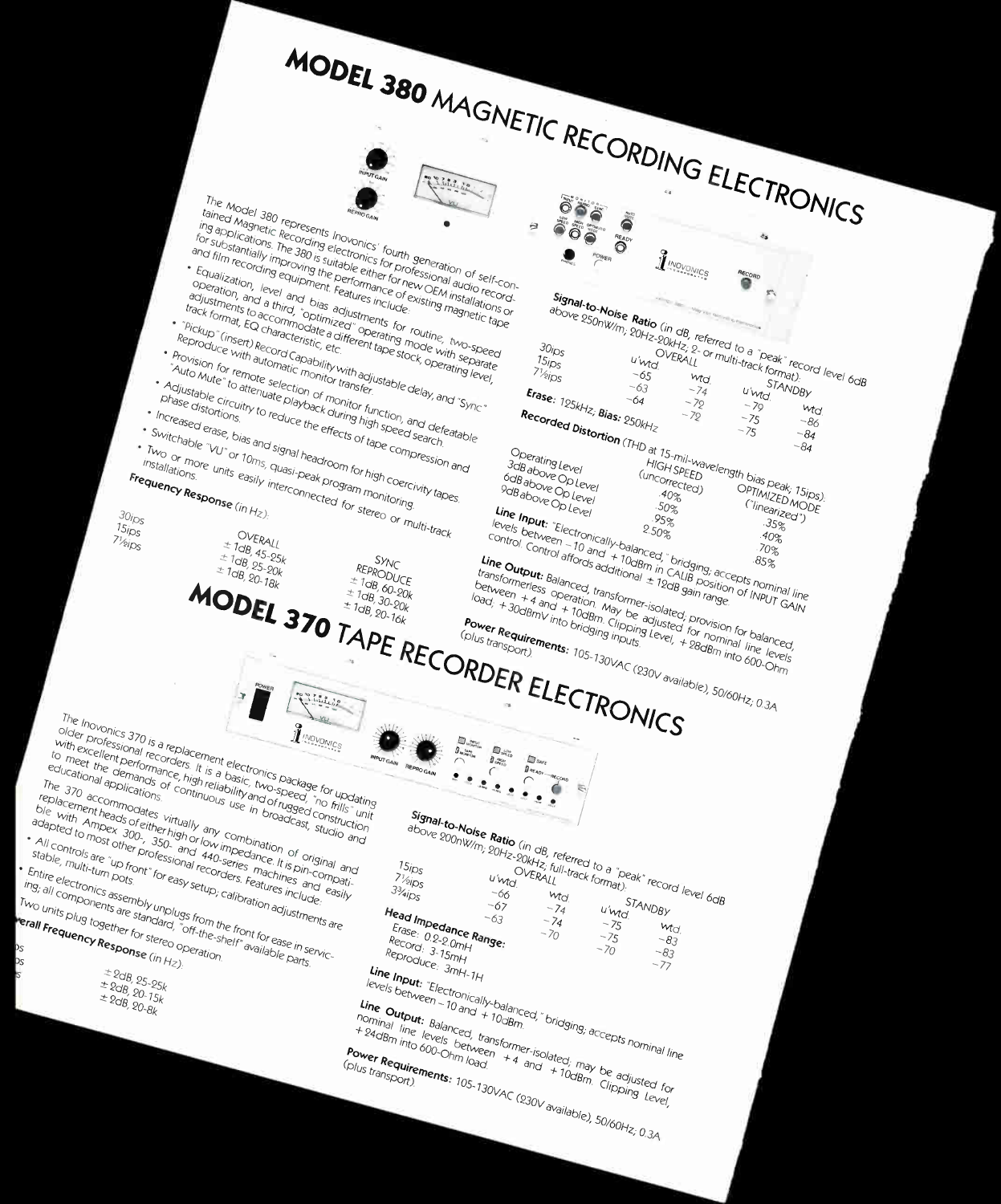# MODEL GHM-00, GHM-01 HEADROOM METER



The Gordon Headroom Meter is a peak-reading audio level indicator conforming to the UK/EBU standard (BS4297:1968) for response to audio program peaks. The device responds per the UK/ EBU specification, indicator ballistic behavior has been optimized for a much more artistically-desirable display than the conventional PPM.

The Gordon Headroom Meter is available in two versions. The GHM-00 is a complete metering system including both an electronics assembly and an optimum meter movement with expanded-range scale. The GHM-01 is a retrofit electronics kit for adapting existing "VU" meters.

Any number of meters in a given installation can be simultaneously switched into a "lineup" mode by a single contact closure. In the

case of the GHM-00, gain is increased by a preset amount for ease in system calibration with steady-state test tones; the GHM-01 is returned to true "VU" operation. Similarly, another single contact closure imparts a 75-microsecond pre-emphasis characteristic to all connected meters. This provides more meaningful measurements in disc transfer and FM broadcasting.

Input Impedance: 180k, balanced; 90k, unbalanced.

Input Sensitivity: Accepts nominal line levels between 0dBm and 10dBm. An alternate single-ended input can be used with levels down to -20dBm.

**Frequency Response:**  $\pm$  0.25dB, 20Hz-20kHz. Phase response is linear.

Peak Response: Quasi-peak, per UK/EBU, 10ms. integration characteristic (BS4297: 1968).

Peak Response Accuracy: GHM-00,  $\pm$  0.5dB; GHM-01,  $\pm$  1dB for "VU" meters which meet ANSI C16.5-1954.

Power Requirement:  $\pm$  15VDC bipolar, regulated; 16mA per meter.

**Meter Size (GHM-00):** Nominal  $3\frac{1}{2}$ -inch (3.5"  $\times$  3.0"); surface- or bezel-mountable

# MODEL 201 AVERAGE AND PEAK RESPONDING LIMITER



lnovonics' Model 201 is an unusually smooth dual-function audio limiter designed for studio recording, mastering, and broadcast production work. Serving as both a fast peak limiter and independent average-responding limiter, Model 201 restricts program peaks to a preset ceiling value while maintaining the average program level within desired limits. Features include variable dynamic range compression, exclusive open-loop gain reduction and ripple-canceling circuitry, and visual indication of gain reduction.

#### Frequency Response: ± 0.5dB, 20Hz-20kHz.

Signal-to-Noise Ratio: >75dB, 20Hz-20kHz referred to + 4dBm.

| Distortion (THD):<br>Peak Limiter | 50Hz-200Hz | 900Hz-90kHz |
|-----------------------------------|------------|-------------|
| Slow Release:                     | $< 0.5\%$  | < 0.95%     |
| Fast Release:                     | $<1.0\%$   | < 0.95%     |
| Average Level limiter:            | $<0.5\%$   | < 0.95%     |

#### Limiter Timing: Peak

| Peak Limiter                    |                                                                                                                       |
|---------------------------------|-----------------------------------------------------------------------------------------------------------------------|
| Attack:                         | Continuously variable between 1 µs/dB<br>limiting and 1ms/dB limiting.                                                |
| Release:                        | Continuously variable between 5ms/dB<br>limiting and 50ms/dB limiting.                                                |
| Average Level limiter           |                                                                                                                       |
| AVG Response:<br>"VU" Response: | 10ms/dB limiting<br>30ms/dB limiting                                                                                  |
| Input:                          |                                                                                                                       |
| Sensitivity:                    | Adjusts to accommodate input levels<br>between $-15$ and $+5$ VU with calibra-<br>ted "unity gain" position.          |
| Impedance:                      | 100k, unbalanced (transformer optional).                                                                              |
| Output:                         | Transformer-isolated line output feeds<br>600 ohm line or bridging inputs at $+4$ or<br>+8dBm. Clipping level +24dBm. |

+ 23dBm.

### MODEL 241 "DYNEX" NOISE SUPPRESSION

|                                                                                                                                                                                                                                                                                                                                                                                                                                                   | Distortion:                                         | $<$ 0.1% THD up to $+8$ dBm<br>$<$ 0.3% THD up to $+$ 23dBm                                                                                                  |
|---------------------------------------------------------------------------------------------------------------------------------------------------------------------------------------------------------------------------------------------------------------------------------------------------------------------------------------------------------------------------------------------------------------------------------------------------|-----------------------------------------------------|--------------------------------------------------------------------------------------------------------------------------------------------------------------|
| <b>Freehold</b><br>WIDE<br>BAND LINEAR<br>NOISE EXPAND<br>$\begin{picture}(180,10) \put(0,0){\line(1,0){10}} \put(10,0){\line(1,0){10}} \put(10,0){\line(1,0){10}} \put(10,0){\line(1,0){10}} \put(10,0){\line(1,0){10}} \put(10,0){\line(1,0){10}} \put(10,0){\line(1,0){10}} \put(10,0){\line(1,0){10}} \put(10,0){\line(1,0){10}} \put(10,0){\line(1,0){10}} \put(10,0){\line(1,0){10}} \put(10,0){\line($<br>$\bullet$<br>DYNEX<br>THRESHOLD- | <b>Noise Suppression</b><br><b>Characteristics:</b> | Choice of LF rolloff. HF rolloff or<br>wideband suppression. Restoration to<br>flat response begins when energy in the<br>suppressed band exceeds threshold. |
| A program-controlled filter/expander, Model 241 DYNEX is an                                                                                                                                                                                                                                                                                                                                                                                       | Linear Expand:                                      | 10dB of broadband program attenuation<br>with linear re-expansion to unity gain<br>beginning at threshold.                                                   |
| effective tool for suppression of residual background noise in<br>audio reproduction systems, TV film chains, etc. Model 241 offers a<br>choice of operating modes for selective suppression of low-<br>frequency, high-frequency, or wideband noise, or restoration of                                                                                                                                                                           | Input:                                              | 100k unbalanced bridging (transformer<br>optional) for nominal line levels between<br>$0$ and $+8$ d $B$ m.                                                  |
| program dynamics by linear expansion.                                                                                                                                                                                                                                                                                                                                                                                                             | Output:                                             | Transformer-isolated line output feeds                                                                                                                       |
| <b>Frequency Response:</b><br>$\pm$ 0.5dB, 20Hz-20kHz                                                                                                                                                                                                                                                                                                                                                                                             |                                                     | 600 ohm line or bridging inputs at<br>nominal line levels. Clipping level                                                                                    |

Signal-to-Noise Ratio: Output noise below -85dBm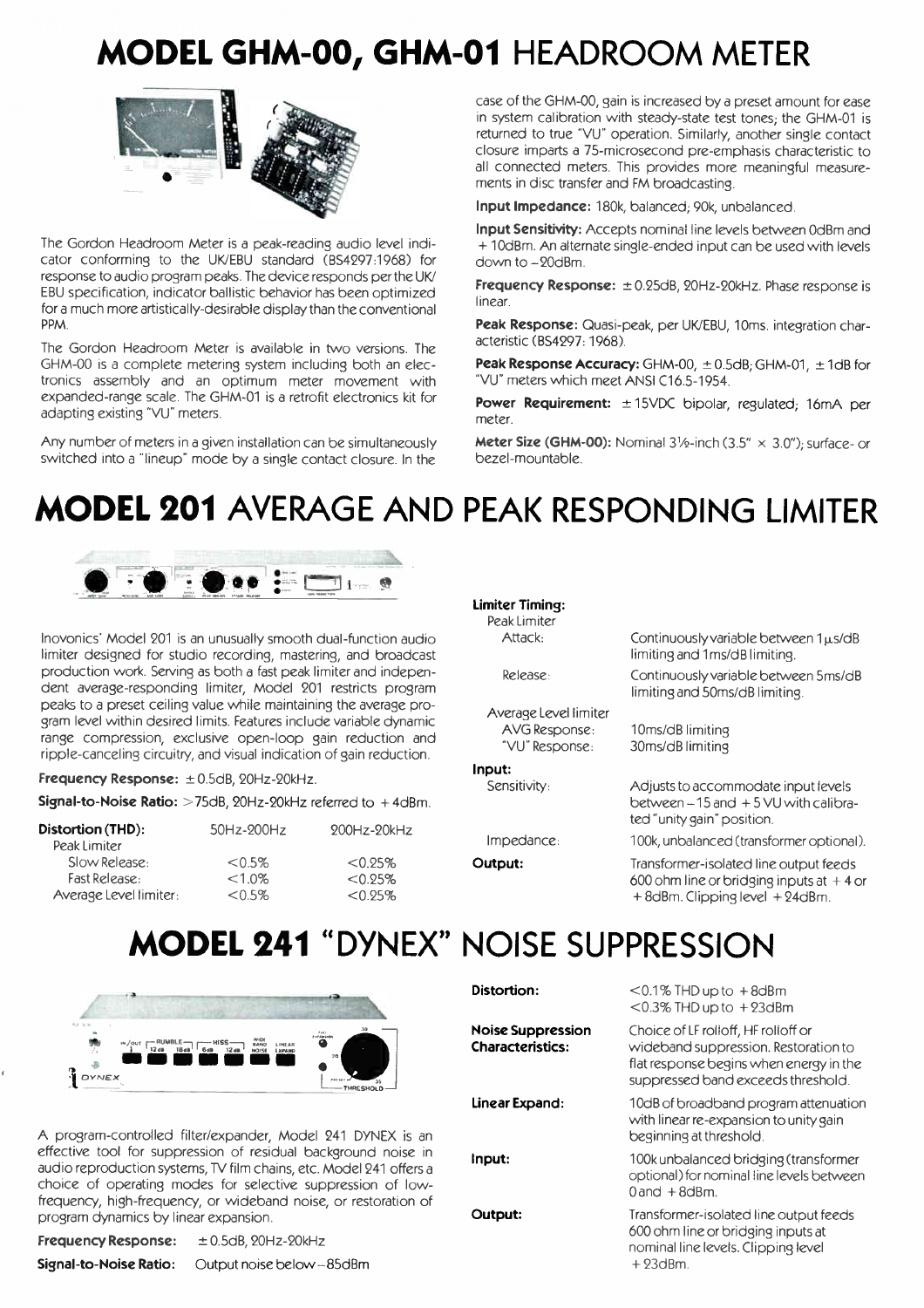### MODEL 215 BROADCAST AUDIO PROCESSOR



Model 215

The Inovonics 215 offers an "as needed" approach to audio processing for AM and FM broadcasting. Processing options are provided in the form of plug-in subassemblies to perform gain-riding A.G.C., average level compression and peak control functions. The various options are available singly or in pairs to fulfill a specific processing requirement or to complement existing equipment. "Fully-loaded," the 215 stands alone as a complete broadcast audio processing chain.

### Gated A.G.C. Amplifier (-01 option):

Capture Range: ± 10dB

Correction Rate: 0.5dB/second

Pink Noise Source: Pseudo-random digital Pink Noise may be substituted for program for set-up or test.

#### Average Level Compressor (-02 option):

Compression Ratio: Program-variable, approximately 2:1 at 10dB compression.

Stereo Interconnection: Compressors are slaved when two units are interconnected.

#### AM Peak Controller (-03 option):

Phase-Follower: Inaudible "phase rotation" circuit to maintain maximum positive modulation.

Peak Controller: Integrated feedback-limiter/clipper circuit with adjustable clipping depth.

Asymmetry: Positive peaks continuously variable to  $+150\%$ .

#### FM Peak Controller (-04 option):

Selective Limiting Characterisitc: Selectable "flat" or 75/25µs complementary prelimiting pre-emphasis and post-limiting de-emphasis.

Peak Controller: integrated feedback-limiter/clipper circuit with adjustable clipping depth.

Frequency Response: ± 1dB, 50Hz-15kHz

Distortion: <0.3% above 200Hz, approx. 1% at 50Hz.

Noise: Better than 60dB below 100% modulation.

Input: Balanced, —30 to + 10dBm.

**Output:** Balanced, 0 to  $+20$ dBm;  $+24$ dBm clipping level.

"Proof" Mode: A.G.C., Compressor and Peak Controller defeated: HPF and LPF electronically set for maximum bandwidth.

### MODEL 231 "MAP-II" MULTIBAND AUDIO PROCESSOR



The lnovonics 231 is a user-oriented discriminate processor of advanced design to assure optimum modulation in AM broadcast applications.

The MAP-II includes a slow, "gain-riding", gated A.G.C. to erase input program level variation. The eight bandpass compressors offer control over the input and the output signal in each, to afford ultimate "dynamic equalization" of the program material.

The unique Peak Controller incorporates a true, fast peak limiter with a clipper in a feedback arrangement to give total control over clipping depth and asymmetry. Maximum positive modulation is assured by an inaudible phase "rotation" circuit, rather than the usual phase switching schemes.

A built-in Pink Noise generator aids in system setup.

All component parts are readily available, "off the shelf", and circuit assemblies are accessible from the front of the unit for ease in servicing.



Overall Frequency Response and Bandpass Compressor Characteristics

Frequency Response (when set "flat"):  $\pm$  1dB, 50Hz-15kHz. Distortion (at any operating point): <0.3% above 200Hz; <1.0% at 50Hz.

Noise: better than 65dB below 100% modulation.

Input: Balanced, —30 to + 10dBm.

Output: Balanced, 0 to + 20dBm; + 24dBm clipping level Power: 100/120/220/240VAC, 30W; 50/60Hz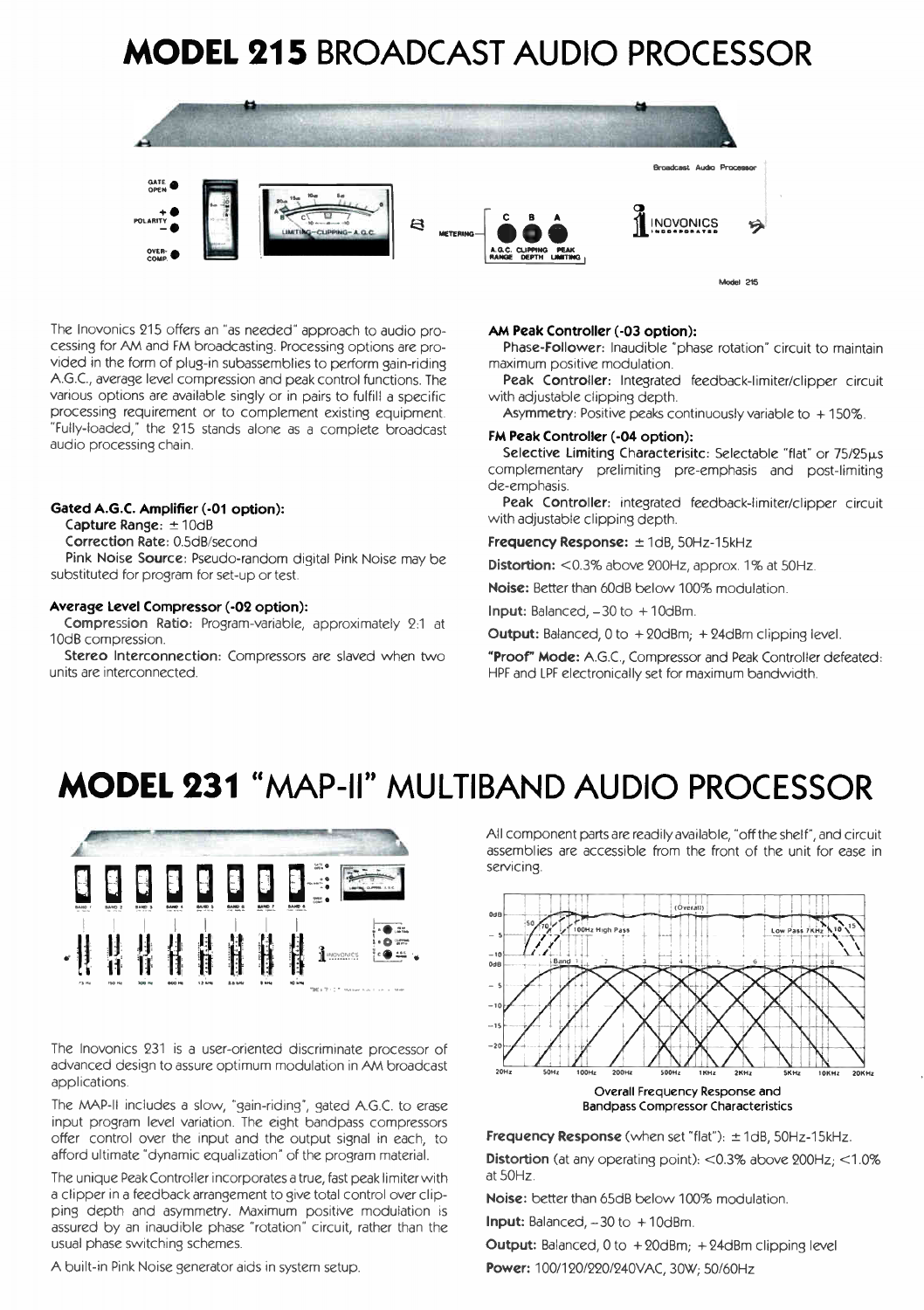## MODEL 377 DUAL CHANNEL REPRODUCE AMPLIFIER



The Inovonics 377 is a self-contained, dual-channel magnetic tape reproduce amplifier. Designed primarily for broadcast automation systems, the 377 also finds use in background music installations, tape duplicator "QC" checkers and other basic, single-speed applications.

- Accommodates virtually any tape reproduce head. -01 option can be strapped for either Hi-Z or Lo-Z head windings. Pin-compatible with Ampex and Schafer equipment.
- Low noise design utilizes an optimum combination of IC and discrete circuitry for lowest residual electronics noise.
- Wide equalization adjustment range for both NAB and IEC recording characteristics, 1% to 30ips.
- Multi-turn trim adjustments and fully regulated power supply assure stability of settings and drift-free operation.
- Entire electronics amplifier subassembly unplugs from the front panel for ease of maintenance.

#### Frequency Response (in Hz):

| 15ips              | $±$ 2dB, 30-22 $k$  |
|--------------------|---------------------|
| $7\frac{1}{2}$ ips | $\pm$ 2dB, 20-18k   |
| $3\frac{3}{4}$ ips | $± 3dB$ , 20-14 $k$ |

Output: Transformer-isolated, feeds 600-ohm line or bridging inputs, balanced or unbalanced, at + 4 or + 8dBm for zero-VU.

Signal-to-Noise Ratio (STANDBY in dB; 2-track format):

|                    | u'wtd. | wtd. |
|--------------------|--------|------|
| 15ips              | -70    | -81  |
| $7\frac{1}{2}$ ips | $-70$  | -81  |
| $3\frac{3}{4}$ ips | -69    | -80  |

Recommended Head Inductances: -00 version-200mH to 1H, 400mH optimum. -01 version-same as -00 or strappable for 3 to 6mH, 4mH optimum.

Power Requirements: 105-130VAC (230V available), 50/60Hz; 1/4A (plus transport, if powered by 377).

### MODEL 405 "TENTROL" RECORDER CONSTANT TENSION ACCESSORY KIT



Inovonics' Series 405 is an easily installed accessory kit which provides constant tape tension on most professional audio recorders and duplicator transports. The kit is designed to reduce capstan slippage, eliminate pitch change, extend head life, and improve high -frequency system performance.

Active in the "RECORD" and "REPRODUCE" modes, it may be used to control either the holdback or takeup tension. TENTROL does not disturb the tape path since it utilizes a tachometer which is attached to the reel motor.

TENTROL is designed for use with all Ampex 3-motor transports and is adaptable to many others.

Tape Widths: 1" and under.

**Tape Speeds:** Speed pairs from  $3\frac{3}{4}$  -  $7\frac{1}{2}$  ips to 60-120ips.

Reel Sizes: "Cine" (1%") hub through 14" with NAB hub.

Nominal Constant Tension at Head: Adjustable from 3 to 9 ozs. within motor torque and heat dissipation limitations. Variation throughout reel  $\pm \frac{1}{2}$  oz.

**Starting Torque:** Adjustable for optimum starting characteristics.

Maximum Torque Available: 85% of rated maximum motor torque.

Power Requirements: TENTROL receives power from the tape transports and will operate at 50 or 60 Hz.



Since 1972 Inovonics has been providing sophisticated audio recording, processing and instrumentation equipment for the professional broadcast, recording and sound-related industries.

Products designed and manufactured by Inovonics are distributed worldwide through professional audio and video equipment dealers. Contact your distributor, or Inovonics directly, for additional information, or a demonstration of any item.